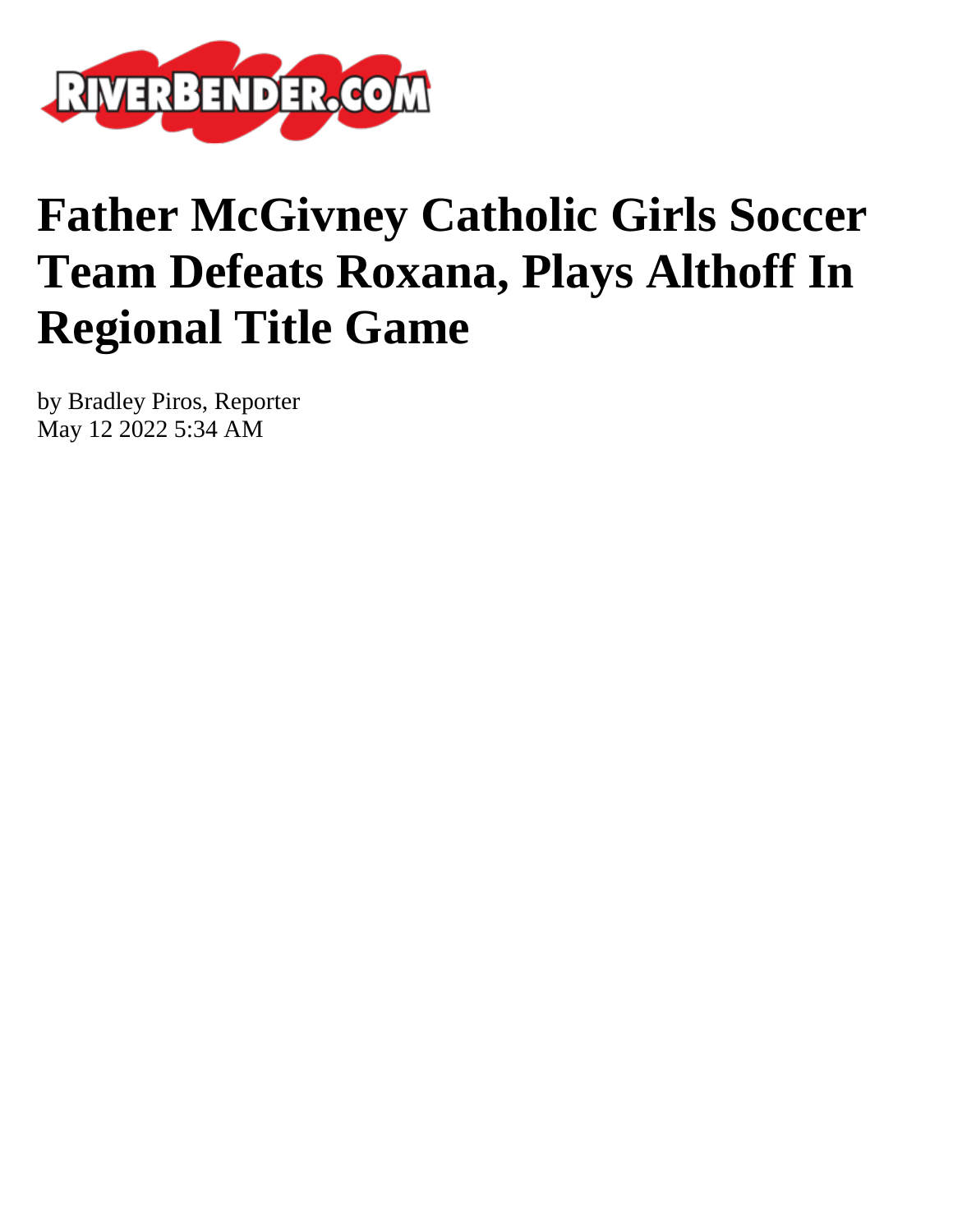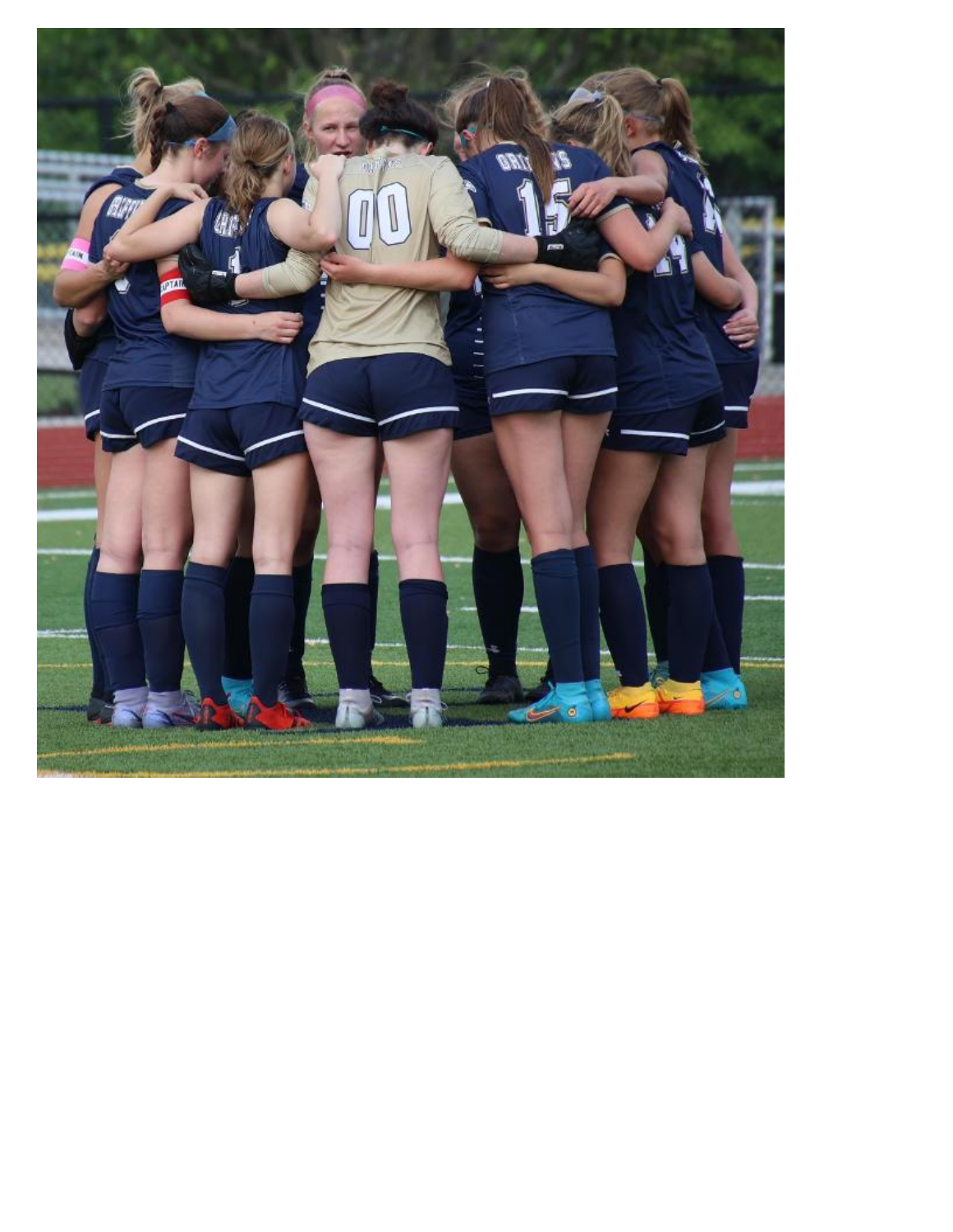

BELLEVILLE – The Father McGivney Catholic High School girls soccer team defeated the Roxana High School Shells Wednesday night (May 11) by a score of 5-2 in their postseason game.

The Griffins will now advance to the Regional Championship game where they will meet the No. 1 seeded Althoff Catholic High School Crusaders.

The Griffins had already beat Roxana twice in the regular season but they went into this one forgetting about those two previous matchups.

"It's always hard to beat a team three games in a season," Griffins head coach Matthew McVicar said after the win. "You can never have the mindset that it's going to be easy,"

The game started off as a back and forth affair with both teams having to put up with a 100-degree heat index right at kickoff.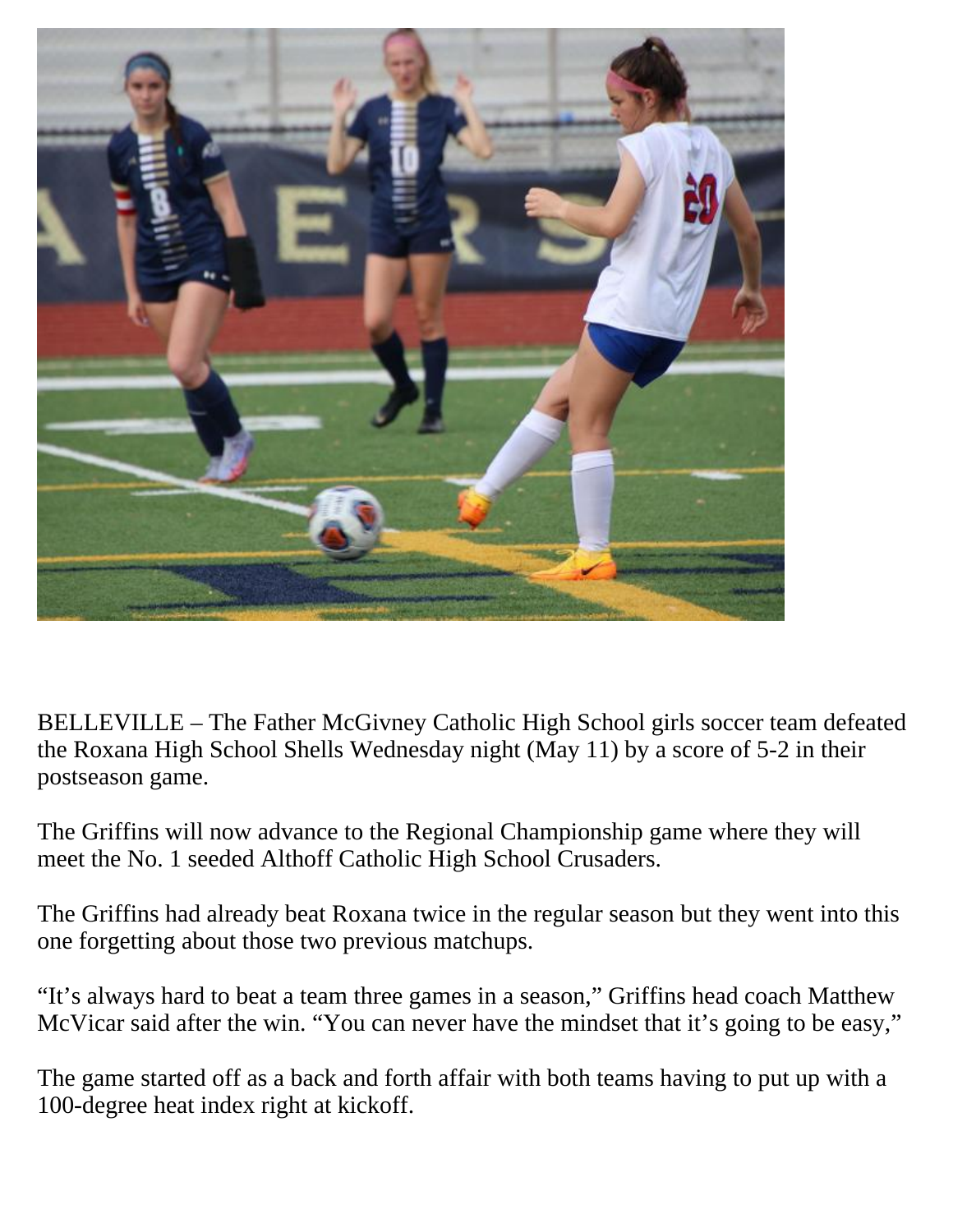The Griffins struck first in the  $17<sup>th</sup>$  minute. Freshman defender Devin Ellis stepped up to a freekick from about 20 yards out. She curled it off of her right foot and put it off the post and in to make it 1-0.

"Devin has been a rockstar for us all year coming in as a freshman. She's been an asset to us," McVicar said about his center back.

"Those kicks were phenomenal and I'm really proud of her," the coach finished with.

McGivney doubled their lead in the  $25<sup>th</sup>$  minute when freshman Elana Rybak cleaned up a rebound on a shot from junior Adelyn Speight. Rybak put it away easily and doubled their lead.

Speight would be the one to make it 3-0 late in the first half. She received a pass and seemed to be wide open. With no one marking her, she was able to take a touch and release a clean shot right past Roxana's goalkeeper, junior Kaylyn Dixon.

Shortly after that, the Shells found themselves trailing 3-0 at halftime.

Roxana didn't just give up. In the  $51<sup>st</sup>$  minute, there was a mad scramble for the ball inside the 18-yard box. Finally, the ball landed at the feet of sophomore Reagan Lynn who knocked it home and made it a 3-1 ball game giving the Shells hope.

That hope didn't last very long though. Nine minutes later junior Claire Stanhaus made it 4-1 Father McGivney.

But still, Roxana didn't have an ounce of quit in them. A couple of minutes later junior Kendall Kamp scored a beautiful right-footed volley from about 25 yards out and once again made it just a two-goal game. She led her team in goals this season finishing with an even 20.

Roxana tried their hardest to get back into the game, but Father McGivney stayed the course. In the  $68<sup>th</sup>$  minute, Ellis scored her second of the game. She was awarded another free-kick and she once again delivered, curling another shot into the top corner. That goal made it 5-2 and slammed the door shut on the Shells, ending their season.

Even though their season is over, Roxana head coach Lori Yates said she couldn't be prouder of her girls for giving it everything they had.

The Griffins will take on Althoff at 6 p.m. on Friday, May 13, in the Regional Championship game.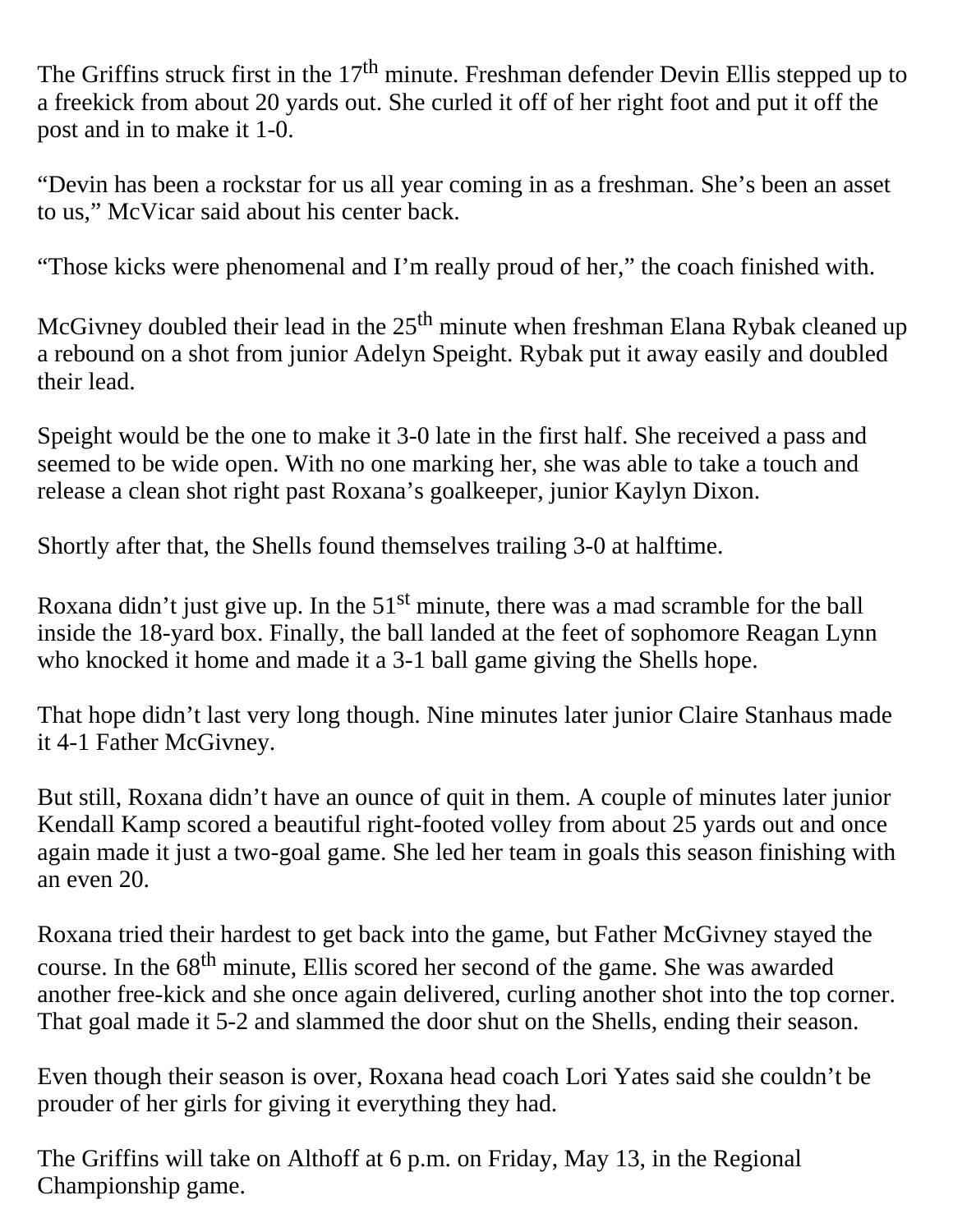"We haven't played Althoff but we're aware of what they are capable of and the scores they have been putting up," McVicar said looking ahead to the next game.

The Crusaders finished the regular season 17-5-2. They just came off of a 16-0 win over East Alton Wood River, a scoreline that is meant to intimidate and send a message.

"It's going to be a challenge for us, and we know that going in," McVicar said. "But, in order to go anywhere, further in the playoffs, we're going to have to face teams at this caliber and we're only going to get better by playing teams like this."

"That's why we play the games, anything can happen."

![](_page_4_Picture_4.jpeg)